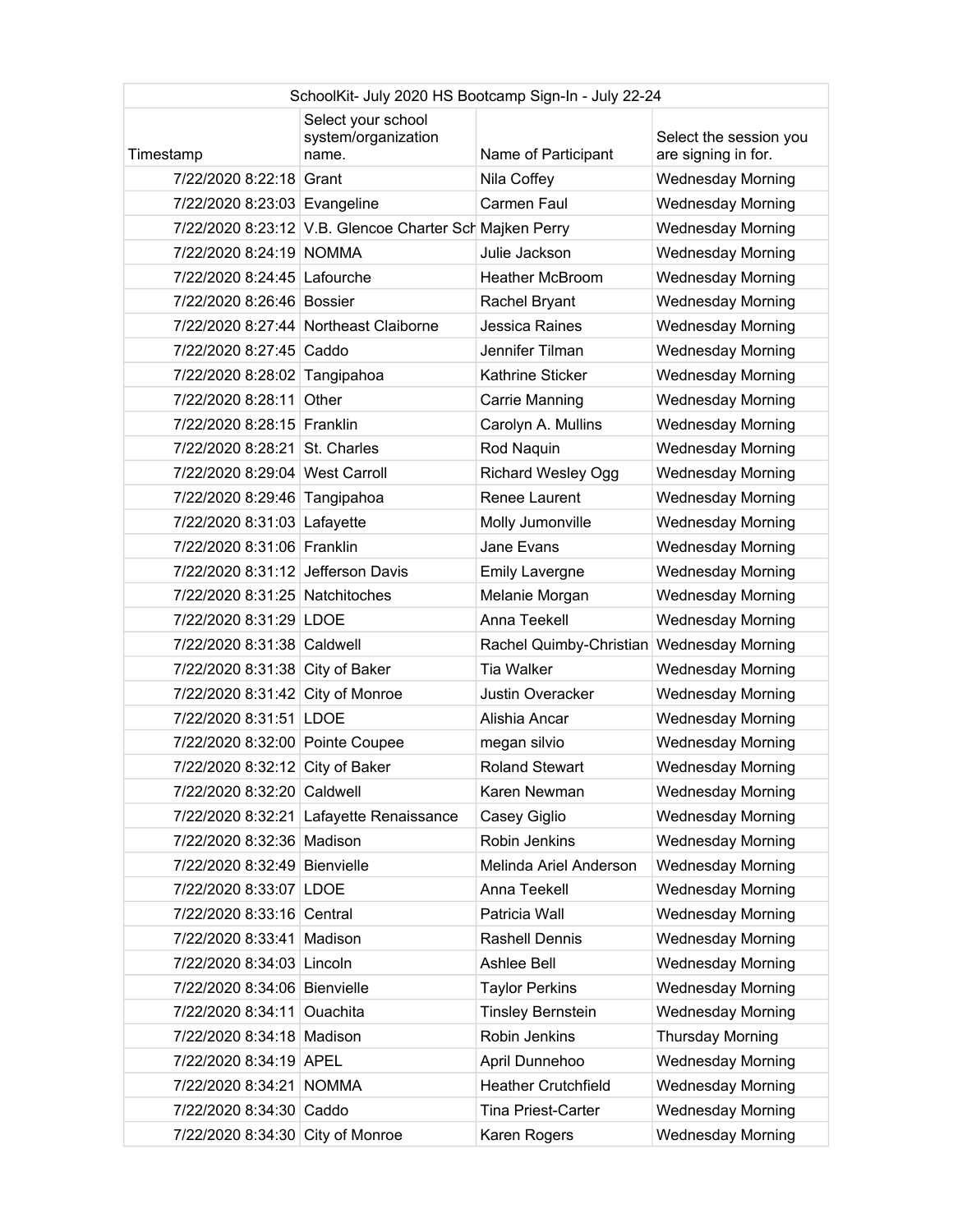| SchoolKit- July 2020 HS Bootcamp Sign-In - July 22-24 |                                                           |                                             |                                               |
|-------------------------------------------------------|-----------------------------------------------------------|---------------------------------------------|-----------------------------------------------|
| Timestamp                                             | Select your school<br>system/organization<br>name.        | Name of Participant                         | Select the session you<br>are signing in for. |
| 7/22/2020 8:34:31 Grant                               |                                                           | Angelica Perez                              | <b>Wednesday Morning</b>                      |
| 7/22/2020 8:34:32 LDOE                                |                                                           | Amy Willis                                  | <b>Wednesday Morning</b>                      |
| 7/22/2020 8:34:32 Other                               |                                                           | <b>Charlene Carlberg</b>                    | <b>Wednesday Morning</b>                      |
| 7/22/2020 8:34:38 Bossier                             |                                                           | Lisa Rauschenbach                           | <b>Wednesday Morning</b>                      |
| 7/22/2020 8:34:59 Lincoln                             |                                                           | Lindsay Bolton                              | <b>Wednesday Morning</b>                      |
|                                                       | 7/22/2020 8:39:09 School Leadership Cente Amy Hoyle       |                                             | <b>Wednesday Morning</b>                      |
|                                                       | 7/22/2020 8:40:24 School Leadership Cente Jennifer France |                                             | <b>Wednesday Morning</b>                      |
| 7/22/2020 12:47:24 Jefferson Davis                    |                                                           | Emily LaVergne                              | Wednesday Afternoon                           |
| 7/22/2020 12:47:36 Tangipahoa                         |                                                           | Kathrine Sticker                            | Wednesday Afternoon                           |
| 7/22/2020 12:47:38 St. Charles                        |                                                           | <b>Haley Montz</b>                          | <b>Wednesday Morning</b>                      |
| 7/22/2020 12:47:46 Evangeline                         |                                                           | Carmen Faul                                 | Wednesday Afternoon                           |
| 7/22/2020 12:47:53 Ouachita                           |                                                           | <b>Tinsley Bernstein</b>                    | Wednesday Afternoon                           |
| 7/22/2020 12:47:56 Franklin                           |                                                           | Jane Evans                                  | Wednesday Afternoon                           |
| 7/22/2020 12:47:57 Grant                              |                                                           | Nila Coffey                                 | Wednesday Afternoon                           |
| 7/22/2020 12:47:59 St. Charles                        |                                                           | <b>Haley Montz</b>                          | Wednesday Afternoon                           |
| 7/22/2020 12:48:15 APEL                               |                                                           | April Dunnehoo                              | Wednesday Afternoon                           |
|                                                       | 7/22/2020 12:48:20 V.B. Glencoe Charter Sch Majken Perry  |                                             | Wednesday Afternoon                           |
| 7/22/2020 12:48:23 St. Charles                        |                                                           | Rod Naquin                                  | Wednesday Afternoon                           |
| 7/22/2020 12:48:32 Franklin                           |                                                           | <b>Carolyn Mullins</b>                      | Wednesday Afternoon                           |
| 7/22/2020 12:49:25 Lafayette                          |                                                           | Molly Jumonville                            | Wednesday Afternoon                           |
| 7/22/2020 12:49:49 LDOE                               |                                                           | Amy Willis                                  | Wednesday Afternoon                           |
| 7/22/2020 12:49:52 Bienvielle                         |                                                           | <b>Taylor Perkins</b>                       | Wednesday Afternoon                           |
| 7/22/2020 12:50:37 NOMMA                              |                                                           | <b>Heather Crutchfield</b>                  | Wednesday Afternoon                           |
| 7/22/2020 12:50:40 City of Monroe                     |                                                           | <b>Justin Overacker</b>                     | Wednesday Afternoon                           |
| 7/22/2020 12:50:45 Caddo                              |                                                           | Jennifer Tillman                            | Wednesday Afternoon                           |
| 7/22/2020 12:50:57 Caldwell                           |                                                           | Rachel Quimby-Christian Wednesday Afternoon |                                               |
| 7/22/2020 12:51:01 City of Baker                      |                                                           | <b>Tia Walker</b>                           | Wednesday Afternoon                           |
| 7/22/2020 12:51:09 Evangeline                         |                                                           | Kaitlyn LaCaze                              | Wednesday Afternoon                           |
| 7/22/2020 12:51:10 Lafourche                          |                                                           | <b>Heather McBroom</b>                      | Wednesday Afternoon                           |
| 7/22/2020 12:51:10 Tangipahoa                         |                                                           | Renee Laurent                               | Wednesday Afternoon                           |
| 7/22/2020 12:51:15 Bienvielle                         |                                                           | Melinda Ariel Anderson                      | Wednesday Afternoon                           |
| 7/22/2020 12:51:18 Webster                            |                                                           | Becki Brown                                 | <b>Wednesday Morning</b>                      |
| 7/22/2020 12:51:27 Caddo                              |                                                           | <b>Tina Priest-Carter</b>                   | Wednesday Afternoon                           |
| 7/22/2020 12:51:33 LDOE                               |                                                           | Alishia Ancar                               | Wednesday Afternoon                           |
| 7/22/2020 12:51:34 Evangeline                         |                                                           | Kaitlyn LaCaze                              | <b>Wednesday Morning</b>                      |
| 7/22/2020 12:51:48 Webster                            |                                                           | Becki Brown                                 | Wednesday Afternoon                           |
| 7/22/2020 12:51:53 Lincoln                            |                                                           | Ashlee Bell                                 | Wednesday Afternoon                           |
| 7/22/2020 12:52:12 Lincoln                            |                                                           | lindsay bolton                              | Wednesday Afternoon                           |
| 7/22/2020 12:52:13 City of Baker                      |                                                           | <b>Roland Stewart</b>                       | Wednesday Afternoon                           |
| 7/22/2020 12:52:29 Bossier                            |                                                           | Rachel Bryant                               | Wednesday Afternoon                           |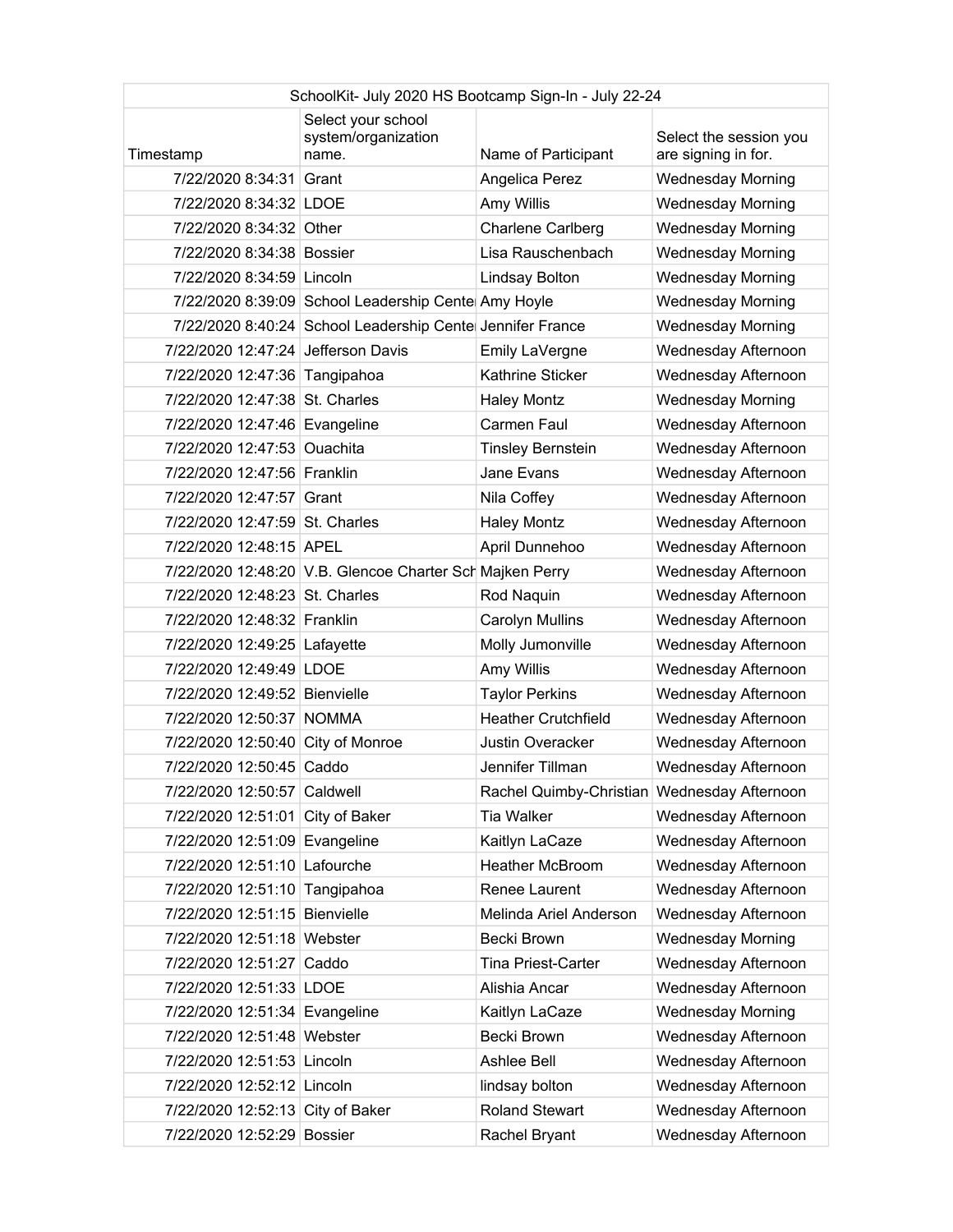| SchoolKit- July 2020 HS Bootcamp Sign-In - July 22-24 |                                                         |                            |                                               |
|-------------------------------------------------------|---------------------------------------------------------|----------------------------|-----------------------------------------------|
| Timestamp                                             | Select your school<br>system/organization<br>name.      | Name of Participant        | Select the session you<br>are signing in for. |
|                                                       | 7/22/2020 12:52:45 Northeast Claiborne                  | Jessica Raines             | Wednesday Afternoon                           |
| 7/22/2020 12:55:51 Caldwell                           |                                                         | Karen Newman               | Wednesday Afternoon                           |
| 7/23/2020 8:21:25 NOMMA                               |                                                         | <b>Heather Crutchfield</b> | <b>Thursday Morning</b>                       |
| 7/23/2020 8:23:19 Evangeline                          |                                                         | Kaitlyn Lacaze             | <b>Thursday Morning</b>                       |
| 7/23/2020 8:25:59 Grant                               |                                                         | Nila Coffey                | <b>Thursday Morning</b>                       |
| 7/23/2020 8:26:56 Lafourche                           |                                                         | <b>Heather McBroom</b>     | <b>Thursday Morning</b>                       |
| 7/23/2020 8:27:30 NOMMA                               |                                                         | Julie Jackson              | <b>Thursday Morning</b>                       |
| 7/23/2020 8:27:45 Lincoln                             |                                                         | Ashlee Bell                | <b>Thursday Morning</b>                       |
| 7/23/2020 8:28:20 Caldwell                            |                                                         | Rachel Quimby-Christian    | <b>Thursday Morning</b>                       |
|                                                       | 7/23/2020 8:28:20 Northeast Claiborne                   | <b>Jessica Raines</b>      | <b>Thursday Morning</b>                       |
| 7/23/2020 8:28:44 Caldwell                            |                                                         | Karen Newman               | <b>Thursday Morning</b>                       |
| 7/23/2020 8:29:42 Tangipahoa                          |                                                         | Renee Laurent              | <b>Thursday Morning</b>                       |
| 7/23/2020 8:30:46 Caddo                               |                                                         | Jennifer Tillman           | <b>Thursday Morning</b>                       |
| 7/23/2020 8:30:55 APEL                                |                                                         | April Dunnehoo             | <b>Thursday Morning</b>                       |
| 7/23/2020 8:31:09 City of Monroe                      |                                                         | <b>Justin Overacker</b>    | <b>Thursday Morning</b>                       |
| 7/23/2020 8:31:12 Natchitoches                        |                                                         | Melanie Morgan             | <b>Thursday Morning</b>                       |
| 7/23/2020 8:31:24 Franklin                            |                                                         | <b>Carolyn Mullins</b>     | <b>Thursday Morning</b>                       |
| 7/23/2020 8:31:26 Bienvielle                          |                                                         | <b>Taylor Perkins</b>      | <b>Thursday Morning</b>                       |
| 7/23/2020 8:31:32 Tangipahoa                          |                                                         | Kathrine Sticker           | <b>Thursday Morning</b>                       |
| 7/23/2020 8:31:39 Other                               |                                                         | Carrie Manning             | <b>Thursday Morning</b>                       |
| 7/23/2020 8:31:54 City of Baker                       |                                                         | <b>Tia Walker</b>          | <b>Thursday Morning</b>                       |
| 7/23/2020 8:31:56 Natchitoches                        |                                                         | Melanie Morgan             | Wednesday Afternoon                           |
| 7/23/2020 8:32:02 St. Charles                         |                                                         | Rod Naquin                 | <b>Thursday Morning</b>                       |
| 7/23/2020 8:32:03 Caddo                               |                                                         | <b>Tina Priest-Carter</b>  | <b>Thursday Morning</b>                       |
|                                                       | 7/23/2020 8:32:03 V.B. Glencoe Charter Sch Majken Perry |                            | <b>Thursday Morning</b>                       |
| 7/23/2020 8:32:05 Bienvielle                          |                                                         | Melinda Ariel Anderson     | <b>Thursday Morning</b>                       |
| 7/23/2020 8:32:15 Evangeline                          |                                                         | Carmen Faul                | <b>Thursday Morning</b>                       |
| 7/23/2020 8:32:20 Webster                             |                                                         | Becki Brown                | <b>Thursday Morning</b>                       |
| 7/23/2020 8:32:30 Franklin                            |                                                         | Jane Evans                 | <b>Thursday Morning</b>                       |
| 7/23/2020 8:33:25 Other                               |                                                         | <b>Charlene Carlberg</b>   | <b>Thursday Morning</b>                       |
| 7/23/2020 8:33:31 LDOE                                |                                                         | Alishia Ancar              | <b>Thursday Morning</b>                       |
|                                                       | 7/23/2020 8:33:34 School Leadership Cente Amy Hoyle     |                            | <b>Thursday Morning</b>                       |
| 7/23/2020 8:33:43 Bossier                             |                                                         | Lisa Rauschenbach          | <b>Thursday Morning</b>                       |
| 7/23/2020 8:34:00 Franklin                            |                                                         | Jane Evans                 | <b>Thursday Morning</b>                       |
| 7/23/2020 8:34:25 St. Charles                         |                                                         | <b>Haley Montz</b>         | <b>Thursday Morning</b>                       |
| 7/23/2020 8:34:47 Grant                               |                                                         | Angelica Perez             | <b>Thursday Morning</b>                       |
| 7/23/2020 8:35:02 LDOE                                |                                                         | Anna Teekell               | <b>Thursday Morning</b>                       |
| 7/23/2020 8:35:10 Ouachita                            |                                                         | <b>Tinsley Bernstein</b>   | <b>Thursday Morning</b>                       |
| 7/23/2020 8:36:36 City of Baker                       |                                                         | <b>Roland Stewart</b>      | <b>Thursday Morning</b>                       |
| 7/23/2020 8:56:57 Lafayette                           |                                                         | Molly Jumonville           | Thursday Morning                              |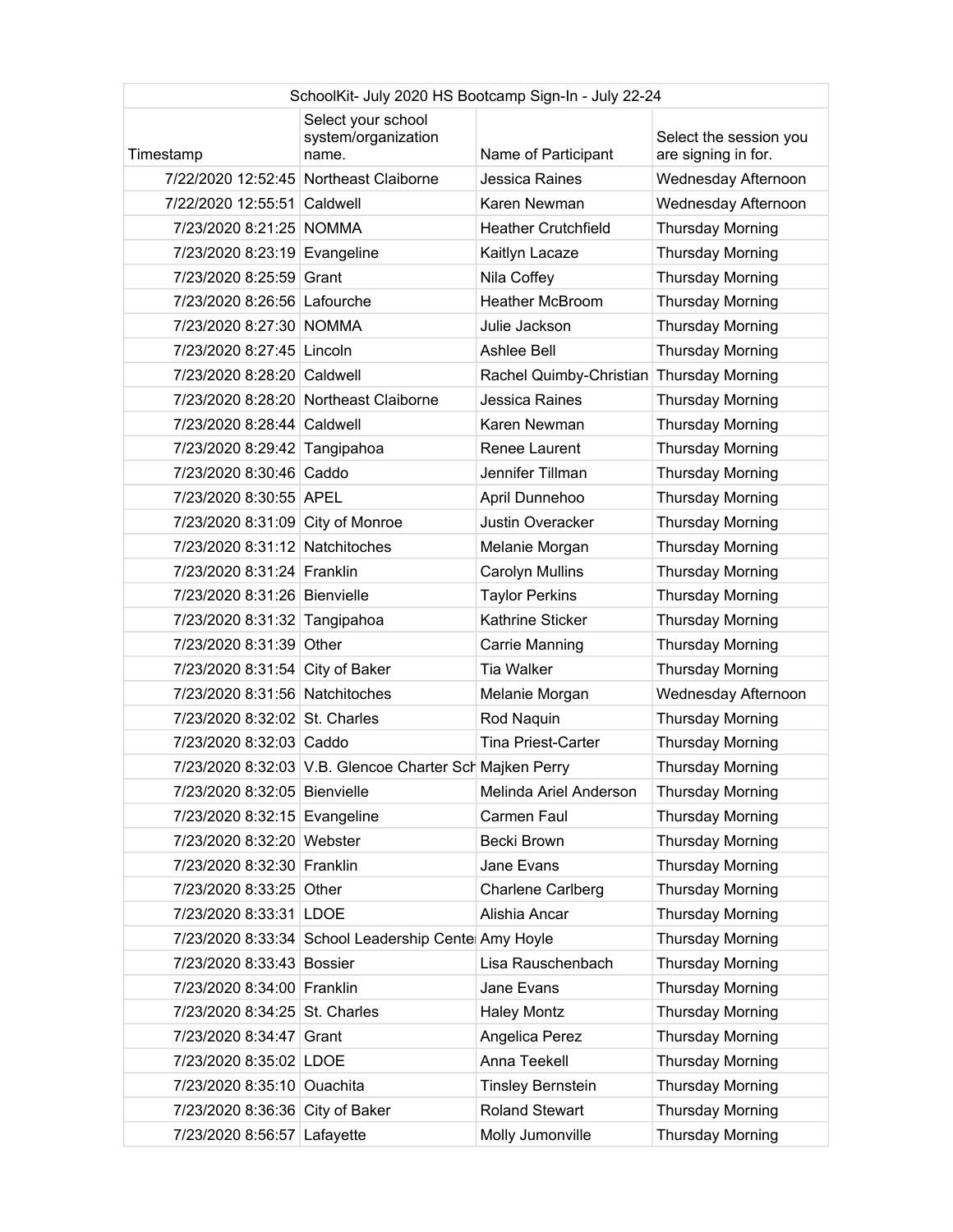| SchoolKit- July 2020 HS Bootcamp Sign-In - July 22-24 |                                                          |                                            |                                               |
|-------------------------------------------------------|----------------------------------------------------------|--------------------------------------------|-----------------------------------------------|
| Timestamp                                             | Select your school<br>system/organization<br>name.       | Name of Participant                        | Select the session you<br>are signing in for. |
| 7/23/2020 9:15:13 Lincoln                             |                                                          | <b>Flizabeth Williamson</b>                | <b>Thursday Morning</b>                       |
| 7/23/2020 9:24:29 Bossier                             |                                                          | Rachel Bryant                              | <b>Thursday Morning</b>                       |
| 7/23/2020 10:53:13 City of Monroe                     |                                                          | <b>KAREN ROGERS</b>                        | <b>Thursday Morning</b>                       |
| 7/23/2020 10:53:53 City of Monroe                     |                                                          | <b>KAREN ROGERS</b>                        | Wednesday Afternoon                           |
| 7/23/2020 12:46:23 Grant                              |                                                          | Nila Coffey                                | Thursday Afternoon                            |
| 7/23/2020 12:46:40 St. Charles                        |                                                          | <b>Haley Montz</b>                         | Thursday Afternoon                            |
| 7/23/2020 12:46:45 Lafourche                          |                                                          | <b>Heather McBroom</b>                     | Thursday Afternoon                            |
| 7/23/2020 12:46:49 Evangeline                         |                                                          | Kaitlyn LaCaze                             | Thursday Afternoon                            |
| 7/23/2020 12:46:56 Bossier                            |                                                          | Rachel Bryant                              | Thursday Afternoon                            |
|                                                       | 7/23/2020 12:46:57 Northeast Claiborne                   | <b>Jessica Raines</b>                      | Thursday Afternoon                            |
| 7/23/2020 12:46:57 Franklin                           |                                                          | <b>Carolyn Mullins</b>                     | Thursday Afternoon                            |
| 7/23/2020 12:47:00 Caddo                              |                                                          | <b>Tina Priest-Carter</b>                  | Thursday Afternoon                            |
| 7/23/2020 12:47:02 NOMMA                              |                                                          | Julie Jackson                              | Thursday Afternoon                            |
| 7/23/2020 12:47:03 Evangeline                         |                                                          | Carmen Faul                                | Thursday Afternoon                            |
|                                                       | 7/23/2020 12:47:05 V.B. Glencoe Charter Sch Majken Perry |                                            | Thursday Afternoon                            |
| 7/23/2020 12:47:07 Bossier                            |                                                          | Lisa Rauschenbach                          | Thursday Afternoon                            |
| 7/23/2020 12:47:10 Other                              |                                                          | Carrie Manning                             | Thursday Afternoon                            |
| 7/23/2020 12:47:11 Natchitoches                       |                                                          | Melanie Morgan                             | Thursday Afternoon                            |
| 7/23/2020 12:47:15 City of Baker                      |                                                          | <b>Tia Walker</b>                          | Thursday Afternoon                            |
| 7/23/2020 12:47:15 APEL                               |                                                          | April Dunnehoo                             | Thursday Afternoon                            |
| 7/23/2020 12:47:16 Bienvielle                         |                                                          | Melinda Ariel Anderson                     | Thursday Afternoon                            |
| 7/23/2020 12:47:19 Tangipahoa                         |                                                          | Kathrine Sticker                           | Thursday Afternoon                            |
| 7/23/2020 12:47:19 Central                            |                                                          | Patrcia Wall                               | Thursday Afternoon                            |
| 7/23/2020 12:47:23 Franklin                           |                                                          | Jane Evans                                 | Thursday Afternoon                            |
| 7/23/2020 12:47:24 NOMMA                              |                                                          | Julie Jackson                              | Wednesday Afternoon                           |
| 7/23/2020 12:47:30 Caldwell                           |                                                          | Rachel Quimby-Christian Thursday Afternoon |                                               |
| 7/23/2020 12:47:33 Ouachita                           |                                                          | <b>Tinsley Bernstein</b>                   | Thursday Afternoon                            |
| 7/23/2020 12:47:34 Webster                            |                                                          | Becki Brown                                | Thursday Afternoon                            |
| 7/23/2020 12:47:55 Other                              |                                                          | Carrie Manning                             | Wednesday Afternoon                           |
| 7/23/2020 12:48:03 Caddo                              |                                                          | Jennifer Tillman                           | Thursday Afternoon                            |
| 7/23/2020 12:48:03 Central                            |                                                          | Patricia Wall                              | <b>Thursday Morning</b>                       |
| 7/23/2020 12:48:06 NOMMA                              |                                                          | <b>Heather Crutchfield</b>                 | Thursday Afternoon                            |
| 7/23/2020 12:48:08 City of Monroe                     |                                                          | Karen Rogers                               | Thursday Afternoon                            |
| 7/23/2020 12:48:13 Caldwell                           |                                                          | Karen Newman                               | Thursday Afternoon                            |
| 7/23/2020 12:48:33 Central                            |                                                          | Patricia Wall                              | Wednesday Afternoon                           |
| 7/23/2020 12:48:44 Lincoln                            |                                                          | Ashlee Bell                                | Thursday Afternoon                            |
| 7/23/2020 12:54:08 Lafayette                          |                                                          | Molly Jumonville                           | Thursday Afternoon                            |
| 7/23/2020 12:57:11 City of Baker                      |                                                          | <b>Roland Stewart</b>                      | Thursday Afternoon                            |
| 7/23/2020 12:58:14 City of Monroe                     |                                                          | Justin Overacker                           | Thursday Afternoon                            |
| 7/23/2020 13:02:49 Bienvielle                         |                                                          | <b>Taylor Perkins</b>                      | Thursday Afternoon                            |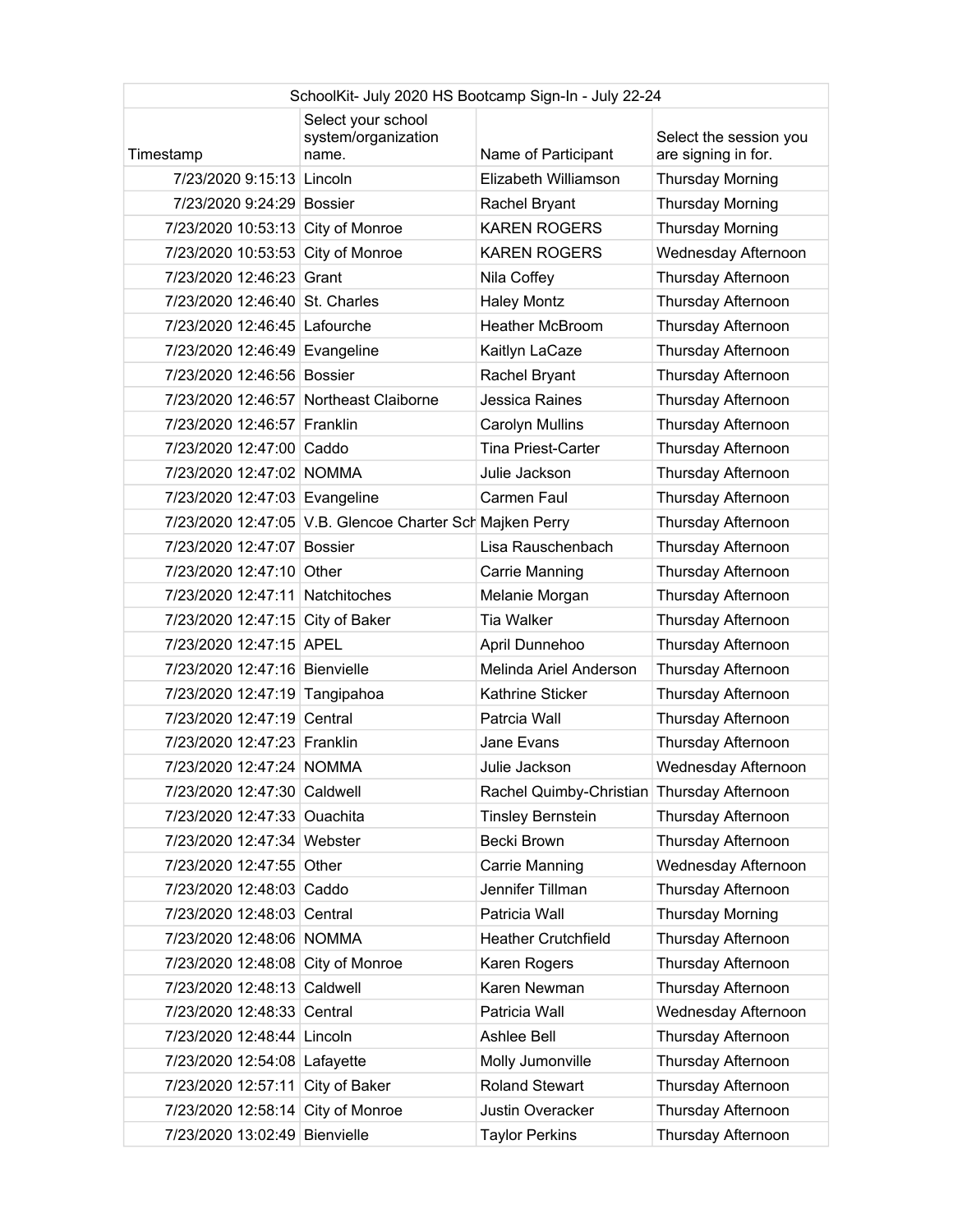| SchoolKit- July 2020 HS Bootcamp Sign-In - July 22-24 |                                                         |                                        |                                               |
|-------------------------------------------------------|---------------------------------------------------------|----------------------------------------|-----------------------------------------------|
| Timestamp                                             | Select your school<br>system/organization<br>name.      | Name of Participant                    | Select the session you<br>are signing in for. |
| 7/23/2020 14:08:06 Lincoln                            |                                                         | Elizabeth Williamson                   | Thursday Afternoon                            |
| 7/23/2020 14:25:07 APEL                               |                                                         | April Dunnehoo                         | Thursday Afternoon                            |
| 7/24/2020 8:16:42 Franklin                            |                                                         | Carolyn Mullins                        | <b>Friday Morning</b>                         |
| 7/24/2020 8:20:25 Grant                               |                                                         | Nila Coffey                            | <b>Friday Morning</b>                         |
| 7/24/2020 8:24:02 Caddo                               |                                                         | Jennifer Tillman                       | <b>Friday Morning</b>                         |
| 7/24/2020 8:24:28 APEL                                |                                                         | April Dunnehoo                         | <b>Friday Morning</b>                         |
| 7/24/2020 8:25:15 City of Monroe                      |                                                         | <b>Justin Overacker</b>                | <b>Friday Morning</b>                         |
| 7/24/2020 8:28:05 NOMMA                               |                                                         | Julie Jackson                          | <b>Friday Morning</b>                         |
| 7/24/2020 8:28:46 St. Charles                         |                                                         | Rod Naquin                             | <b>Friday Morning</b>                         |
| 7/24/2020 8:29:09 Natchitoches                        |                                                         | Melanie Morgan                         | <b>Friday Morning</b>                         |
| 7/24/2020 8:29:14 Lafourche                           |                                                         | <b>Heather McBroom</b>                 | <b>Friday Morning</b>                         |
| 7/24/2020 8:29:17 Other                               |                                                         | Carrie Manning                         | <b>Friday Morning</b>                         |
| 7/24/2020 8:29:51 Franklin                            |                                                         | Jane Evans                             | <b>Friday Morning</b>                         |
| 7/24/2020 8:30:53 Evangeline                          |                                                         | Kaitlyn LaCaze                         | <b>Friday Morning</b>                         |
| 7/24/2020 8:31:10 Central                             |                                                         | Patricia Wall                          | <b>Friday Morning</b>                         |
| 7/24/2020 8:31:15 Bossier                             |                                                         | Lisa Rauschenbach                      | <b>Friday Morning</b>                         |
| 7/24/2020 8:31:25 Tangipahoa                          |                                                         | Kathrine Sticker                       | <b>Friday Morning</b>                         |
| 7/24/2020 8:31:36 Lafayette                           |                                                         | Molly Jumonville                       | <b>Friday Morning</b>                         |
|                                                       | 7/24/2020 8:31:42 V.B. Glencoe Charter Sch Majken Perry |                                        | <b>Friday Morning</b>                         |
| 7/24/2020 8:31:52 City of Baker                       |                                                         | <b>Tia Walker</b>                      | <b>Friday Morning</b>                         |
| 7/24/2020 8:32:19 Caldwell                            |                                                         | Rachel Quimby-Christian Friday Morning |                                               |
| 7/24/2020 8:32:41 Caddo                               |                                                         | <b>Tina Priest-Carter</b>              | <b>Friday Morning</b>                         |
| 7/24/2020 8:32:50 Lincoln                             |                                                         | Ashlee Bell                            | <b>Friday Morning</b>                         |
| 7/24/2020 8:33:01 LDOE                                |                                                         | Anna Teekell                           | <b>Friday Morning</b>                         |
| 7/24/2020 8:33:04 Evangeline                          |                                                         | Carmen Faul                            | <b>Friday Morning</b>                         |
| 7/24/2020 8:33:05 Caldwell                            |                                                         | Karen Newman                           | <b>Friday Morning</b>                         |
| 7/24/2020 8:33:06 LDOE                                |                                                         | Amy Willis                             | <b>Friday Morning</b>                         |
| 7/24/2020 8:33:25 Bienvielle                          |                                                         | Melinda Ariel Anderson                 | <b>Friday Morning</b>                         |
| 7/24/2020 8:33:30 NOMMA                               |                                                         | <b>Heather Crutchfield</b>             | <b>Friday Morning</b>                         |
| 7/24/2020 8:33:40 LDOE                                |                                                         | Anna Teekell                           | Wednesday Afternoon                           |
| 7/24/2020 8:33:51 Grant                               |                                                         | Angelica Perez                         | <b>Friday Morning</b>                         |
|                                                       | 7/24/2020 8:33:53 School Leadership Cente Amy Hoyle     |                                        | <b>Friday Morning</b>                         |
| 7/24/2020 8:33:59 City of Monroe                      |                                                         | Karen Rogers                           | <b>Friday Morning</b>                         |
| 7/24/2020 8:34:18 LDOE                                |                                                         | Anna Teekell                           | Thursday Afternoon                            |
| 7/24/2020 8:36:06 Bienvielle                          |                                                         | <b>Taylor Perkins</b>                  | <b>Friday Morning</b>                         |
| 7/24/2020 8:36:33 Bossier                             |                                                         | Rachel Bryant                          | <b>Friday Morning</b>                         |
| 7/24/2020 8:37:19 Lincoln                             |                                                         | Elizabeth Williamson                   | <b>Friday Morning</b>                         |
| 7/24/2020 8:37:54 Madison                             |                                                         | Robin Jenkins                          | <b>Friday Morning</b>                         |
| 7/24/2020 8:38:09 City of Baker                       |                                                         | <b>Roland Stewart</b>                  | <b>Friday Morning</b>                         |
|                                                       | 7/24/2020 8:38:51 Northeast Claiborne                   | Jessica Raines                         | <b>Friday Morning</b>                         |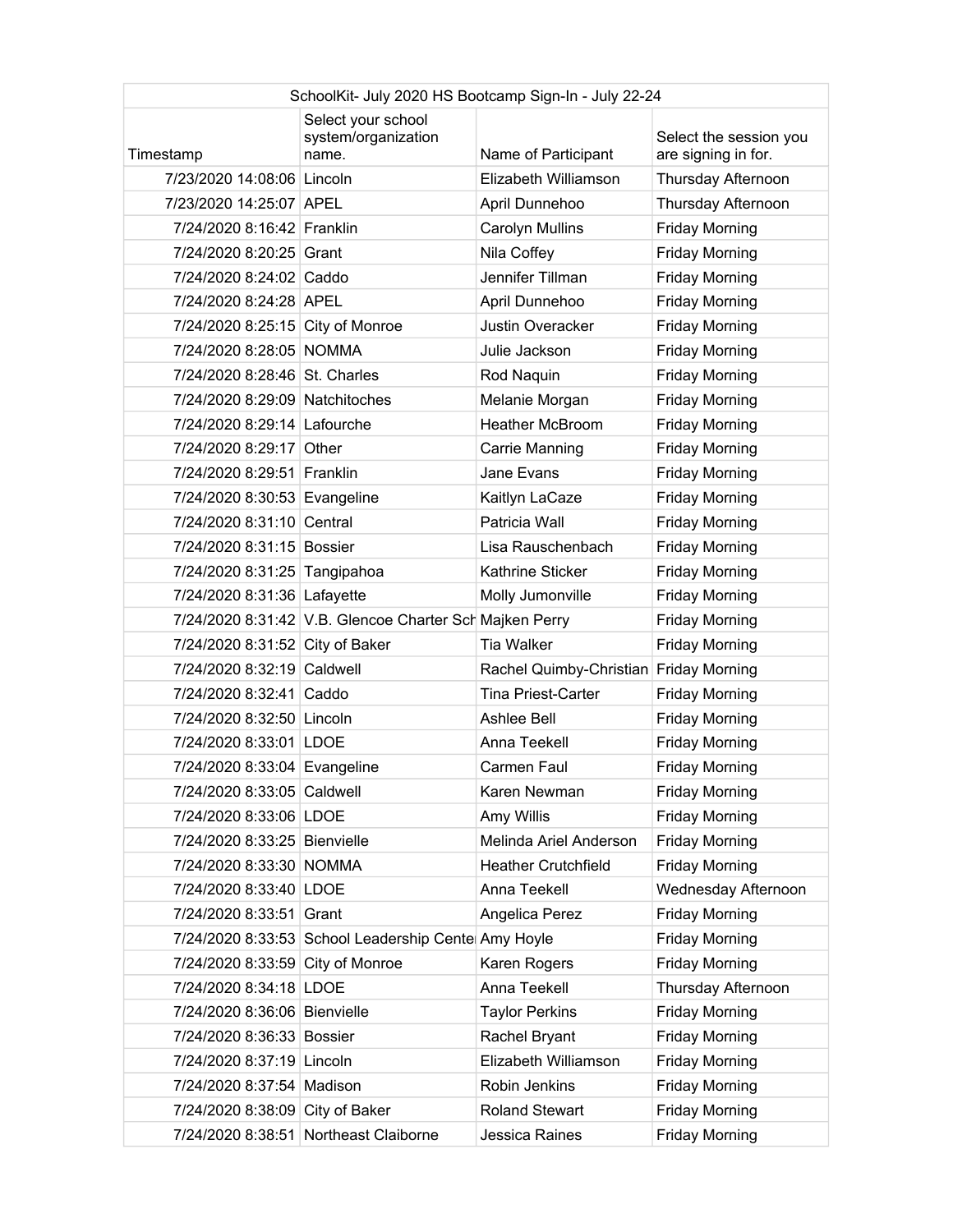| SchoolKit- July 2020 HS Bootcamp Sign-In - July 22-24 |                                                          |                            |                                               |
|-------------------------------------------------------|----------------------------------------------------------|----------------------------|-----------------------------------------------|
| Timestamp                                             | Select your school<br>system/organization<br>name.       | Name of Participant        | Select the session you<br>are signing in for. |
| 7/24/2020 8:39:20 Madison                             |                                                          | <b>Rashell Dennis</b>      | <b>Friday Morning</b>                         |
| 7/24/2020 8:39:20 Ouachita                            |                                                          | <b>Tinsley Bernstein</b>   | <b>Friday Morning</b>                         |
| 7/24/2020 8:42:20 Madison                             |                                                          | Robin Jenkins              | <b>Thursday Morning</b>                       |
| 7/24/2020 8:43:48 Webster                             |                                                          | Becki Brown                | <b>Friday Morning</b>                         |
| 7/24/2020 8:44:49 Webster                             |                                                          | Becki Brown                | Friday Afternoon                              |
| 7/24/2020 8:45:06 Madison                             |                                                          | Rashell Dennis             | <b>Thursday Morning</b>                       |
| 7/24/2020 9:12:22 St. Charles                         |                                                          | <b>Haley Montz</b>         | <b>Friday Morning</b>                         |
| 7/24/2020 13:09:12 Evangeline                         |                                                          | Kaitlyn Lacaze             | Friday Afternoon                              |
| 7/24/2020 13:09:13 Bienvielle                         |                                                          | Melinda Ariel Anderson     | Friday Afternoon                              |
| 7/24/2020 13:09:20 Central                            |                                                          | Patricia Wall              | Friday Afternoon                              |
| 7/24/2020 13:09:21 APEL                               |                                                          | April Dunnehoo             | Friday Afternoon                              |
| 7/24/2020 13:09:21 City of Monroe                     |                                                          | <b>Justin Overacker</b>    | Friday Afternoon                              |
| 7/24/2020 13:09:27 NOMMA                              |                                                          | <b>Heather Crutchfield</b> | Friday Afternoon                              |
|                                                       | 7/24/2020 13:09:29 V.B. Glencoe Charter Sch Majken Perry |                            | Friday Afternoon                              |
| 7/24/2020 13:09:30 Grant                              |                                                          | Nila Coffey                | Friday Afternoon                              |
| 7/24/2020 13:09:31 Ouachita                           |                                                          | <b>Tinsley Bernstein</b>   | Friday Afternoon                              |
| 7/24/2020 13:09:31 NOMMA                              |                                                          | Julie Jackson              | Friday Afternoon                              |
| 7/24/2020 13:09:35 Tangipahoa                         |                                                          | Kathrine Sticker           | Friday Afternoon                              |
| 7/24/2020 13:09:37 Evangeline                         |                                                          | Carmen Faul                | Friday Afternoon                              |
| 7/24/2020 13:09:40 Natchitoches                       |                                                          | Melanie Morgan             | Friday Afternoon                              |
| 7/24/2020 13:09:42 Bossier                            |                                                          | Lisa Rauschenbach          | Friday Afternoon                              |
| 7/24/2020 13:09:45 Madison                            |                                                          | Robin Jenkins              | Friday Afternoon                              |
| 7/24/2020 13:09:56 Lincoln                            |                                                          | Ashlee Bell                | Friday Afternoon                              |
| 7/24/2020 13:09:59 Caddo                              |                                                          | <b>Tina Priest-Carter</b>  | Friday Afternoon                              |
| 7/24/2020 13:10:15 Bossier                            |                                                          | Rachel Bryant              | Friday Afternoon                              |
| 7/24/2020 13:10:16 St. Charles                        |                                                          | <b>Haley Montz</b>         | Friday Afternoon                              |
| 7/24/2020 13:10:20 Madison                            |                                                          | Robin Jenkins              | Thursday Afternoon                            |
|                                                       | 7/24/2020 13:10:33 School Leadership Cente Amy Hoyle     |                            | Friday Afternoon                              |
| 7/24/2020 13:10:37 D'Arbonne Woods                    |                                                          | Carrie Manning             | Friday Afternoon                              |
|                                                       | 7/24/2020 13:10:48 Northeast Claiborne                   | Jessica Raines             | Friday Afternoon                              |
| 7/24/2020 13:10:50 City of Baker                      |                                                          | Tia Walker                 | Friday Afternoon                              |
| 7/24/2020 13:10:53 Lafourche                          |                                                          | <b>Heather McBroom</b>     | Friday Afternoon                              |
| 7/24/2020 13:11:00 Madison                            |                                                          | Robin Jenkins              | Wednesday Afternoon                           |
|                                                       | 7/24/2020 13:11:15 School Leadership Cente Amy Hoyle     |                            | Wednesday Afternoon                           |
| 7/24/2020 13:11:27 St. Charles                        |                                                          | Rod Naquin                 | Friday Afternoon                              |
| 7/24/2020 13:12:03 Webster                            |                                                          | Becki Brown                | Friday Afternoon                              |
| 7/24/2020 13:12:37 Lincoln                            |                                                          | Elizabeth Williamson       | Friday Afternoon                              |
| 7/24/2020 13:12:46 LDOE                               |                                                          | Amy Willis                 | Friday Afternoon                              |
| 7/24/2020 13:12:50 Franklin                           |                                                          | Jane Evans                 | Friday Afternoon                              |
| 7/24/2020 13:13:07 LDOE                               |                                                          | Amy Willis                 | <b>Thursday Morning</b>                       |